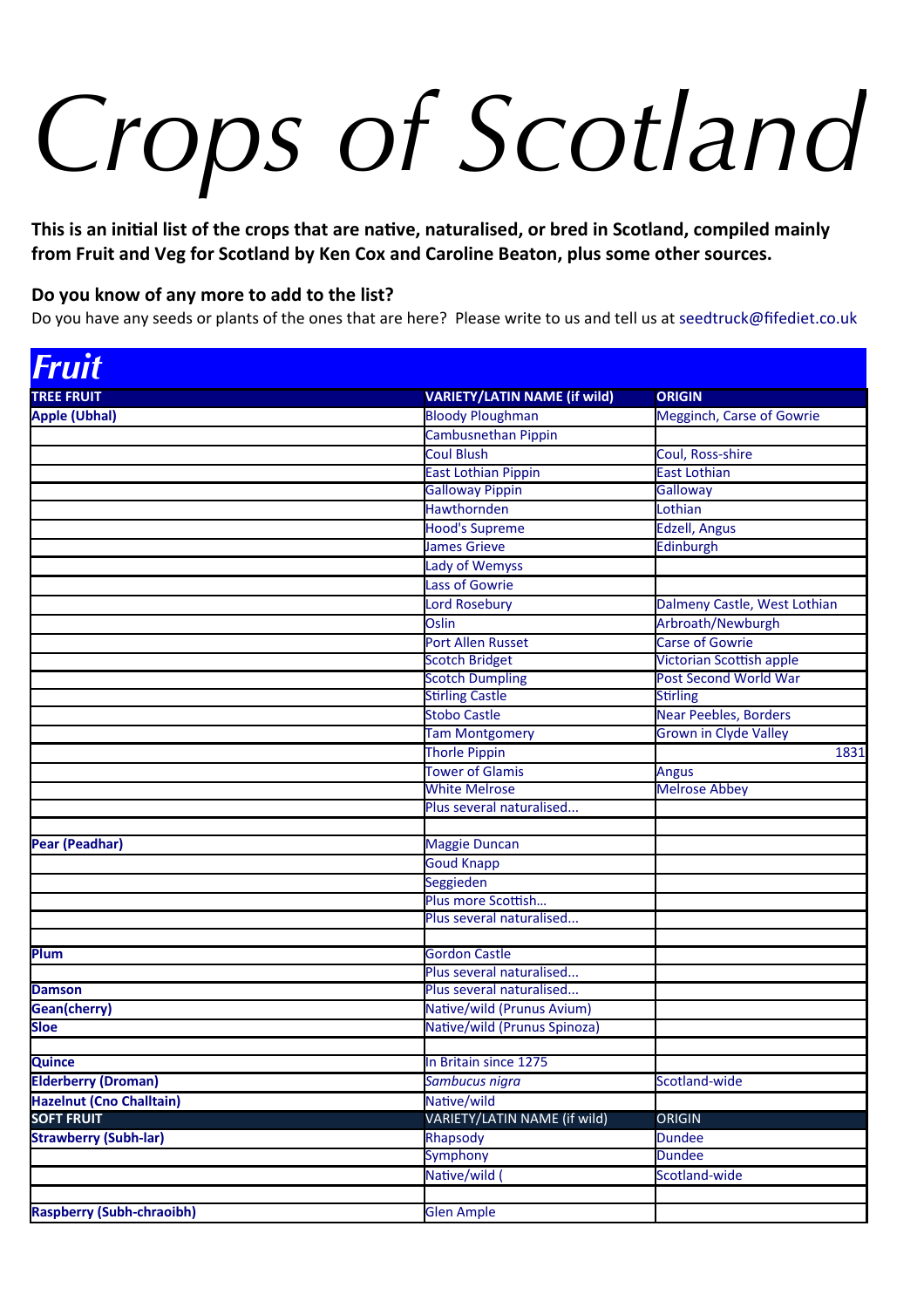|                                   | <b>Glen Coe</b>                | James Hutton Institute, Dundee? |
|-----------------------------------|--------------------------------|---------------------------------|
|                                   | <b>Glen Doll</b>               |                                 |
|                                   | <b>Glen Ericht</b>             |                                 |
|                                   | <b>Glen Fyne</b>               | James Hutton Institute          |
|                                   | Glen Lyon                      |                                 |
|                                   | <b>Glen Magna</b>              |                                 |
|                                   | <b>Glen Moy</b>                |                                 |
|                                   | <b>Glen Prosen</b>             |                                 |
|                                   | Native/wild (Rubus idaeus)     | Scotland-wide                   |
|                                   | Plus several naturalised       |                                 |
|                                   |                                |                                 |
| <b>Bramble</b>                    | <b>Loch Maree</b>              | <b>James Hutton Institute</b>   |
|                                   | <b>Loch Ness</b>               |                                 |
|                                   | <b>Loch Tay</b>                |                                 |
|                                   | Native (Rubus fruticosus)      | Scotland-wide                   |
|                                   | Plus several naturalised       |                                 |
| <b>Tayberry</b>                   |                                |                                 |
| <b>Tummelberry</b>                |                                |                                 |
|                                   |                                |                                 |
| <b>Cloudberry</b>                 | Native (Rubus chamaemorous)    | <b>High hills</b>               |
| <b>Blaeberry</b>                  | Native (Vaccinium myrtillus)   | <b>Moorland</b>                 |
| <b>Cowberry(Lus nam Broileag)</b> | Native (Vaccinium vitis-idaea) | <b>Moorland</b>                 |
|                                   |                                |                                 |
| <b>Blackcurrant</b>               | <b>Ben Alder</b>               |                                 |
|                                   | <b>Ben Arvon</b>               |                                 |
|                                   | <b>Ben Connan</b>              |                                 |
|                                   | <b>Ben Hope</b>                |                                 |
|                                   | <b>Ben Lomond</b>              |                                 |
|                                   | <b>Ben Sarek</b>               |                                 |
|                                   | <b>Ben Tirran</b>              |                                 |
|                                   | Plus several naturalised       |                                 |
| Red/white/pink currant            | Several naturalised            |                                 |
|                                   |                                |                                 |
| <b>Gooseberry</b>                 | Several naturalised            | In Britain since 1275           |
|                                   |                                |                                 |
|                                   |                                |                                 |
| <b>Rhubarb</b>                    | <b>Fife Green Jam</b>          |                                 |
|                                   | Plus more Scottish             |                                 |
|                                   | Plus several naturalised       |                                 |
|                                   |                                |                                 |
| <b>Sea Buckthorn</b>              | Native (Hippophae rhamnoides)  |                                 |
| <b>Juniper (Aiteil)</b>           | Native (Juniperus communis)    |                                 |

### *Vegetables*

| <b>BEAN FAMILY</b>    | <b>VARIETY/LATIN NAME (if wild)</b> | <b>ORIGIN</b>                   |
|-----------------------|-------------------------------------|---------------------------------|
| <b>Broad Beans</b>    |                                     |                                 |
| <b>Peas</b>           | Used historically - e.g. pease meal |                                 |
|                       | Robinson? (Heritage Seed Library)   |                                 |
| <b>CABBAGE FAMILY</b> | <b>VARIETY/LATIN NAME (if wild)</b> | <b>ORIGIN</b>                   |
| <b>Cabbage</b>        | <b>Shetland Cabbage</b>             |                                 |
| <b>Kale</b>           | <b>Sutherland Kale</b>              |                                 |
|                       | <b>Pentland Brig</b>                |                                 |
| <b>Sea Kale</b>       | Navitve/wild (Crambe Maritima)      |                                 |
|                       |                                     |                                 |
| <b>Leeks</b>          | <b>Musselburgh</b>                  |                                 |
| <b>Onion</b>          | <b>Ailsa Craig</b>                  | David Murray, Culzean, Ayrshire |
|                       | <b>Kelsae</b>                       | Laing and Mather, Kelso         |
| <b>POTATO FAMILY</b>  | <b>VARIETY/LATIN NAME (if wild)</b> | <b>ORIGIN</b>                   |
| Potato (1st Early)    | <b>Arran Pilot</b>                  | Donald MacKelvie, Arran, 1930   |
|                       | <b>Bonnie Dundee</b>                |                                 |
|                       | <b>Home Guard</b>                   | <b>Ayrshire</b>                 |
|                       | Foremost                            |                                 |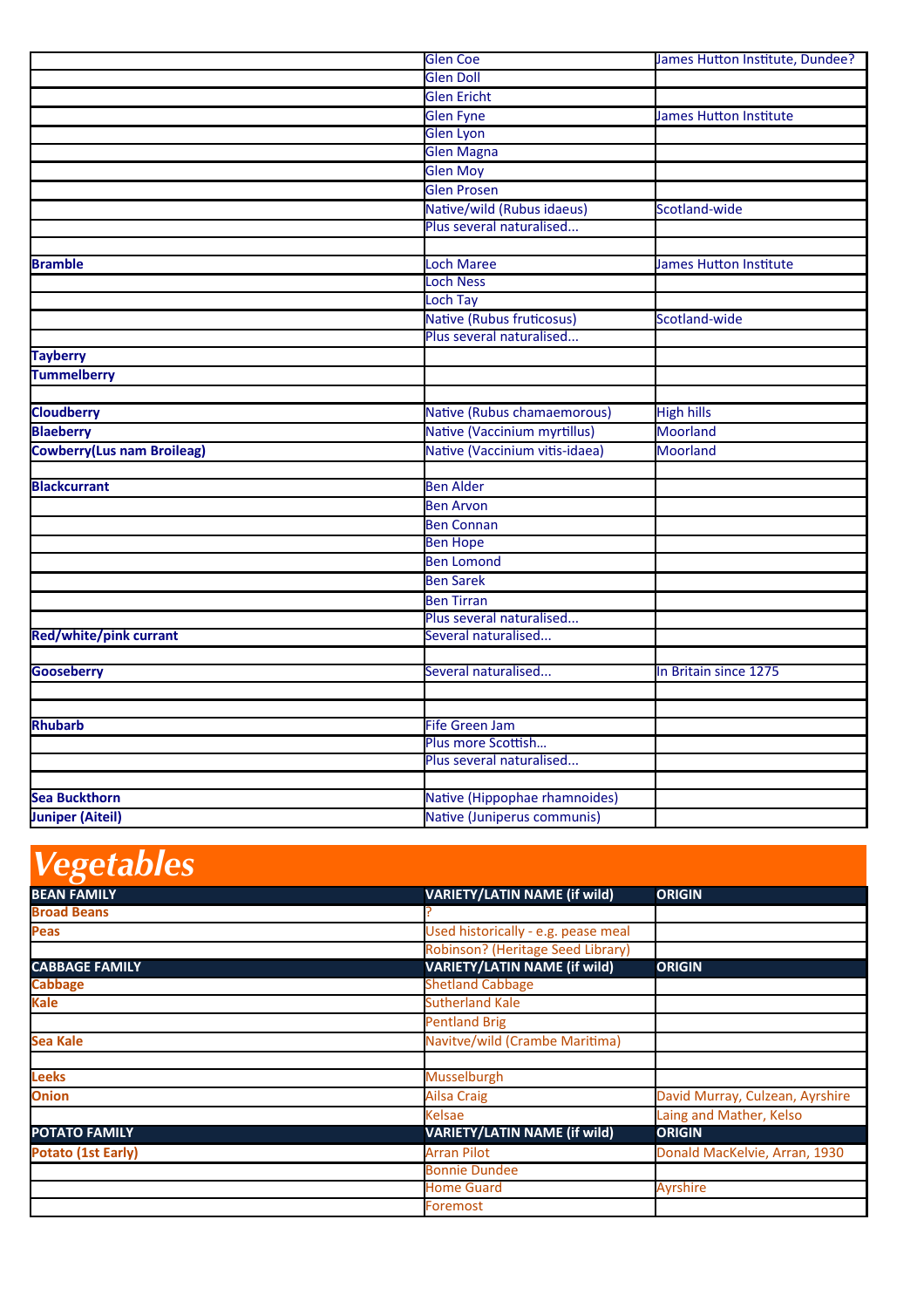|                            | <b>Pentland Javelin</b>             | Pentlandfield Station, Edinburgh  |
|----------------------------|-------------------------------------|-----------------------------------|
|                            |                                     |                                   |
| <b>Potato (2nd Early)</b>  | Anya                                | <b>James Hutton Institute</b>     |
|                            | Catriona                            | Archibald Findlay, Auchtermuchty  |
|                            | <b>Duke of York</b>                 | William Sim, Fyvie, Aberdeenshire |
|                            | <b>Edzell Blue</b>                  | <b>Angus</b>                      |
|                            | <b>Kestrel</b>                      | Jack Dunnet, Caithness            |
|                            | <b>Nadine</b>                       | Jack Dunnet, Caithness            |
|                            | <b>Shetland Black</b>               |                                   |
|                            |                                     |                                   |
| Potato (main crop)         | <b>Golden Wonder</b>                | Arbroath, Angus                   |
|                            | <b>Kerr's Pink</b>                  | <b>Banff, Aberdeenshire</b>       |
|                            | <b>Majestic</b>                     |                                   |
|                            | <b>Mayan Gold</b>                   | James Hutton Institute            |
|                            | <b>Pentland Crown</b>               |                                   |
|                            | <b>Salad Blue</b>                   |                                   |
|                            | Valour                              |                                   |
|                            |                                     |                                   |
| <b>Tomato</b>              | <b>Ailsa Craig</b>                  |                                   |
|                            | <b>Scotland Yellow</b>              |                                   |
|                            |                                     |                                   |
| <b>ROOT CROPS</b>          | VARIETY/LATIN NAME (if wild)        | <b>ORIGIN</b>                     |
| <b>Swede</b>               | <b>Brora</b>                        | <b>James Hutton Institute</b>     |
|                            | Invitation                          | <b>Dundee</b>                     |
| <b>PERENNIALS</b>          | <b>VARIETY/LATIN NAME (if wild)</b> | <b>ORIGIN</b>                     |
| <b>Asparagus</b>           | Several naturalised                 | Since 1683 (The Scots Gard'ner)   |
| <b>Globe Artichoke</b>     | Several Naturalised                 |                                   |
| <b>Cardoon</b>             | Several Naturalised                 |                                   |
| <b>Jerusalem Artichoke</b> | Several Naturalised                 |                                   |

## *Mushrooms*

| . <del>.</del>             |  |  |
|----------------------------|--|--|
| <b>WILD MUSHROOMS</b>      |  |  |
| <b>Scarlet Elf Cup</b>     |  |  |
| <b>Chanterelle</b>         |  |  |
| <b>Cep</b>                 |  |  |
| <b>Parasol Mushroom</b>    |  |  |
| <b>Puffball</b>            |  |  |
| <b>Shaggy Inkcap</b>       |  |  |
| <b>Cauliflower Fungus</b>  |  |  |
| <b>Amethyst Deciever</b>   |  |  |
| <b>Clouded Agaric</b>      |  |  |
| <b>Wood Blewits</b>        |  |  |
| <b>Horse Muchrooms</b>     |  |  |
| <b>Chicken of the wood</b> |  |  |
| <b>Blusher</b>             |  |  |
| <b>Dryad's Saddle</b>      |  |  |
| <b>Common Inkcap</b>       |  |  |
| <b>Jelly Ear</b>           |  |  |
| <b>Oyster mushroom</b>     |  |  |
| <b>Velvet Shank</b>        |  |  |

#### *Grains & Seeds*

| <b>GRAIN</b>  | <b>VARIETY</b>      | <b>ORIGIN</b>                  |
|---------------|---------------------|--------------------------------|
| <b>Barley</b> | Bere Barley         | Northern Scotland              |
| <b>Oats</b>   | Small Oat           | Hebrides, Shetland (Kept SASA) |
| Rye           | Hebridean Rye       | <b>Hebrides (kept by SASA)</b> |
| <b>Wheat</b>  | Rouge d'Ecosse      | Patrick Shirreff, East Lothian |
|               | Hunter's            | Patrick Shirreff, East Lothian |
|               | <b>Browick</b>      | Patrick Shirreff, East Lothian |
|               | <b>Red Standard</b> | (kept by SASA)                 |
|               |                     |                                |
|               | Plus more           |                                |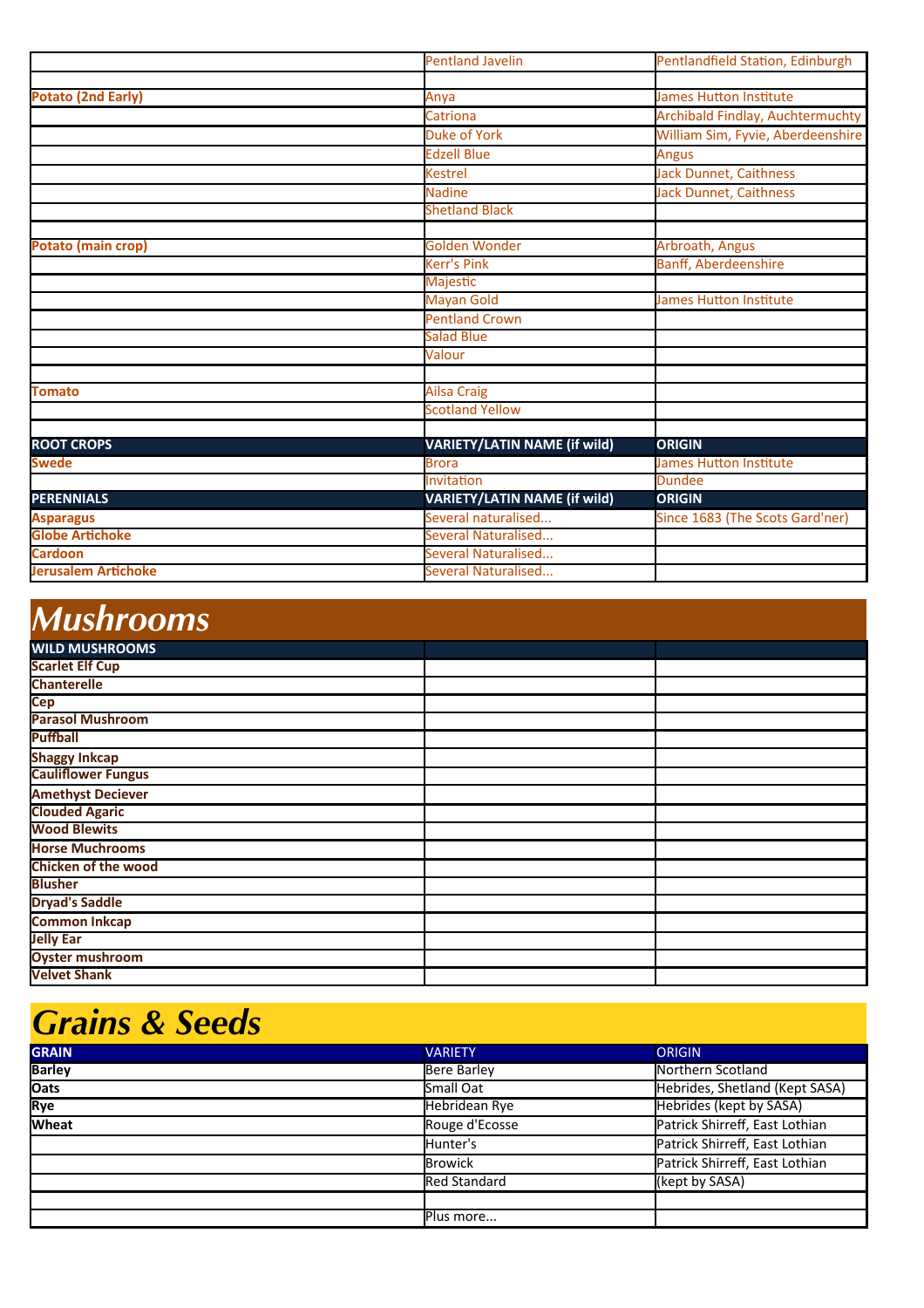| <b>Salads/Herbs/Wild Plants</b>                             |                                        |               |  |
|-------------------------------------------------------------|----------------------------------------|---------------|--|
| <b>COMMON CULINARY HERBS</b>                                | VARIETY/LATIN NAME (if wild)           | <b>ORIGIN</b> |  |
| <b>Angelica</b>                                             |                                        |               |  |
| <b>Bay</b>                                                  |                                        |               |  |
| <b>Borage</b>                                               | <b>Native</b>                          |               |  |
| Caraway (Carbhaidh)                                         | Native (Carum carvi)                   |               |  |
| Chamomile, Wild                                             | Native (Matricaria chamomilla)         |               |  |
| <b>Chervil</b>                                              |                                        |               |  |
| Chives (Feuran)                                             | Native (Allium schoenoprasum)          |               |  |
| <b>Dill</b>                                                 |                                        |               |  |
| Fennel, Wild                                                | Native (Foeniculum vulgare)            |               |  |
| Horseradish (Meacan-each)                                   | Native (Armoracea rusticana)           |               |  |
| <b>Hyssop</b>                                               |                                        |               |  |
| Lavender<br><b>Lemon Balm</b>                               |                                        |               |  |
| Lemon Verbena                                               |                                        |               |  |
|                                                             |                                        |               |  |
| Lovage, Scots (Siunas)                                      | Ligusticum scoticum                    |               |  |
| Mint, Apple                                                 | Mentha suaveolens                      |               |  |
| Oregano, Tomintoul<br><b>Parsley</b>                        |                                        |               |  |
| Parsley, curled (Pearsal)                                   |                                        |               |  |
| <b>Rosemary</b>                                             | Native (Petroselinum crispum)          |               |  |
| <b>Sage</b>                                                 |                                        |               |  |
| <b>Scots Oregano (Lus-Marsalaidh)</b>                       | Wild Marjoram (Origanum vulgare)       |               |  |
| Spearmint (Mionnt gharaidh)                                 | Native (Mentha spicata)                |               |  |
| <b>Summer Savory</b>                                        |                                        |               |  |
| <b>Sweet cicely (Cos uisge)</b>                             | Native (Myrrhis odorata)               |               |  |
| <b>Tarragon</b>                                             |                                        |               |  |
| Thyme, Broad Leaved                                         | Native (Thymus pulegioides)            |               |  |
| Thyme, wild mountan (Lus an righ)                           | Native (Thymus polytrichus brittanicus |               |  |
|                                                             |                                        |               |  |
|                                                             |                                        |               |  |
| <b>Winter Savory</b>                                        |                                        |               |  |
| <b>WILD/UNUSUAL PLANTS &amp; HERBS</b>                      |                                        |               |  |
| <b>Baldmoney (Muilceann)</b>                                | Native (Meum athamanticum)             |               |  |
| <b>Bistort</b><br><b>Broom</b>                              |                                        |               |  |
| lBulrush                                                    |                                        |               |  |
|                                                             |                                        |               |  |
| Celery Herb (Lus na smalaig)<br><b>Chervil, Wild</b>        | Native (Apium graveolens)              |               |  |
| <b>Chickweed</b>                                            | <b>Native</b>                          |               |  |
| <b>Cleavers</b>                                             |                                        |               |  |
| <b>Comfrey</b>                                              |                                        |               |  |
| <b>Common Hogweed</b>                                       |                                        |               |  |
| <b>Common Scurvy Grass</b>                                  |                                        |               |  |
| <b>Common Valerian</b>                                      |                                        |               |  |
| <b>Cowslip</b>                                              |                                        |               |  |
| <b>Dandelion</b>                                            | <b>Native</b>                          |               |  |
| Elder (Druman) (shoots/ flowers)                            | Native (Sambucus nigra)                |               |  |
| <b>Fat Hen</b>                                              |                                        |               |  |
| <b>Fool's Watercress</b>                                    |                                        |               |  |
| <b>Garlic Mustard/Hedge Garlic</b>                          | Native (Alliaria petiolata)            |               |  |
| Garlic, Wood (Creamh)                                       | Native (Allium ursinum)                |               |  |
| Good Hing Henry (Praiseach brathair)                        | Native (Chenopodium bonus-             |               |  |
|                                                             | henricus)                              |               |  |
| <b>Gorse (Flowers)</b>                                      |                                        |               |  |
| <b>Greater Cuckoo Flower</b><br><b>Ground Elder</b>         |                                        |               |  |
|                                                             |                                        |               |  |
| <b>Ground Ivy (Nathair lus)</b><br><b>Hairy Bittercress</b> | Native (Glechoma hederacea)            |               |  |
| <b>Hawthorn</b>                                             |                                        |               |  |
| <b>Horse Tail</b>                                           |                                        |               |  |